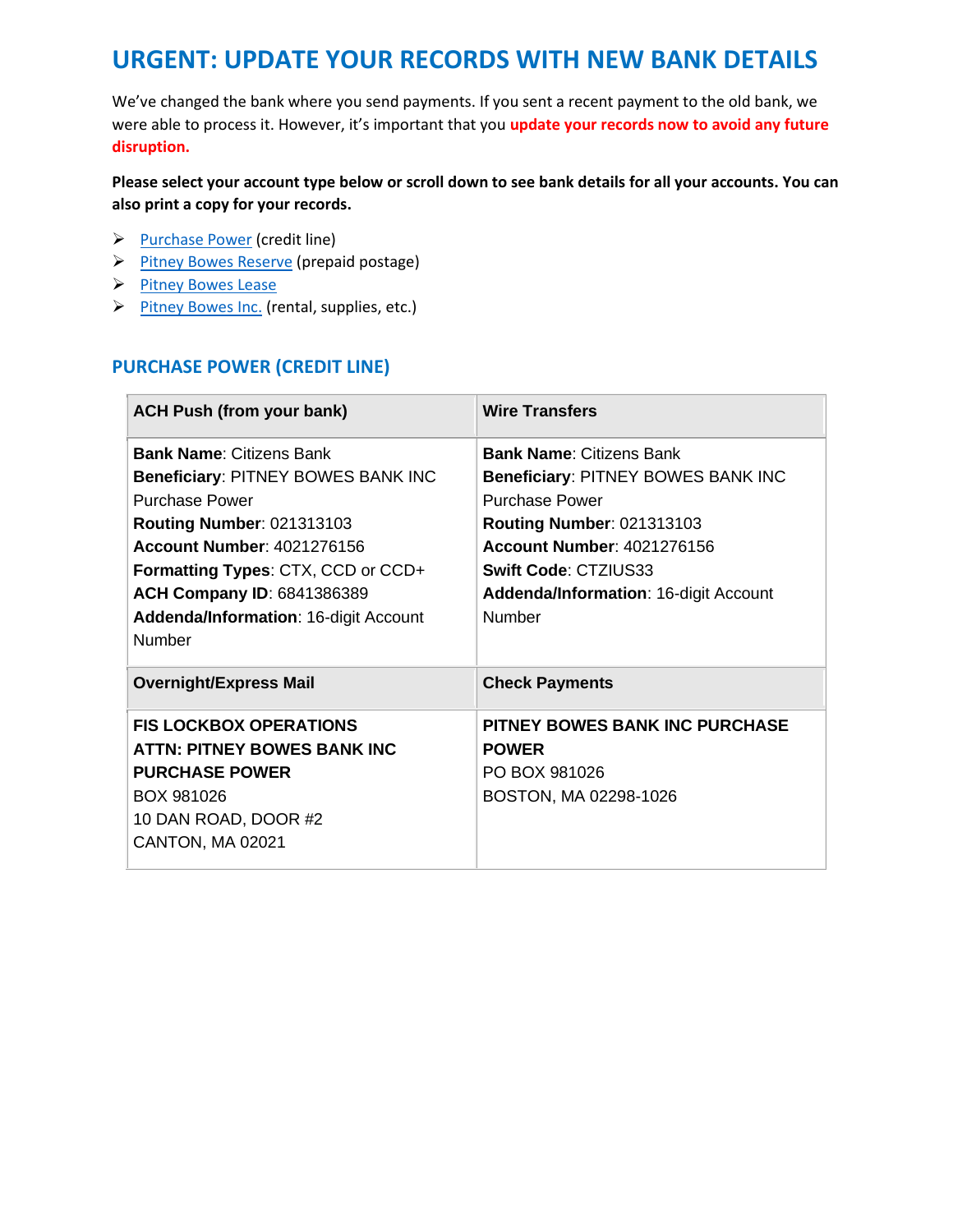## **PITNEY BOWES RESERVE (PREPAID POSTAGE)**

| <b>ACH Push (from your bank)</b>                                                                                                                                                                                                                       | <b>Wire Transfers</b>                                                                                                                                                                                                                           |
|--------------------------------------------------------------------------------------------------------------------------------------------------------------------------------------------------------------------------------------------------------|-------------------------------------------------------------------------------------------------------------------------------------------------------------------------------------------------------------------------------------------------|
| <b>Bank Name: Citizens Bank</b><br>Beneficiary: PITNEY BOWES BANK INC<br>Reserve Account<br><b>Routing Number: 021313103</b><br><b>Account Number: 4021276180</b><br>Formatting Types: CTX, CCD or CCD+<br>Addenda/Information: 8-digit Account Number | <b>Bank Name: Citizens Bank</b><br>Beneficiary: PITNEY BOWES BANK INC<br>Reserve Account<br><b>Routing Number: 021313103</b><br><b>Account Number: 4021276180</b><br><b>Swift Code: CTZIUS33</b><br>Addenda/Information: 8-digit Account Number |
| <b>Overnight/Express Mail</b>                                                                                                                                                                                                                          | <b>Check Payments</b>                                                                                                                                                                                                                           |
| <b>FIS LOCKBOX OPERATIONS</b><br><b>ATTN: PITNEY BOWES BANK INC RESERVE</b><br><b>ACCOUNT</b><br>BOX 981023<br>10 DAN ROAD, DOOR #2<br>CANTON, MA 02021<br>(include your 8-digit Account number on the<br>check)                                       | <b>PITNEY BOWES BANK INC RESERVE</b><br><b>ACCOUNT</b><br>PO BOX 981023<br>BOSTON, MA 02298-1023<br>(include your 8-digit Account number on the<br>check)                                                                                       |

### <span id="page-1-0"></span>**PITNEY BOWES LEASE**

| <b>ACH Push (from your bank)</b>                                                                                                                                                                                                                                                                                          | <b>Wire Transfers</b>                                                                                                                                                                                                                                                  |
|---------------------------------------------------------------------------------------------------------------------------------------------------------------------------------------------------------------------------------------------------------------------------------------------------------------------------|------------------------------------------------------------------------------------------------------------------------------------------------------------------------------------------------------------------------------------------------------------------------|
| <b>Bank Name: Citizens Bank</b><br><b>Beneficiary: PITNEY BOWES GLOBAL</b><br><b>FINANCIAL SERVICES LLC</b><br><b>Routing Number: 021313103</b><br>Account Number: 4021276164<br>Formatting Types: CTX, CCD or CCD+<br><b>ACH Company ID: 5201344287</b><br><b>Addenda/Information: 10-digit Account</b><br><b>Number</b> | <b>Bank Name: Citizens Bank</b><br><b>Beneficiary: PITNEY BOWES GLOBAL</b><br><b>FINANCIAL SERVICES LLC</b><br><b>Routing Number: 021313103</b><br><b>Account Number: 4021276164</b><br><b>Swift Code: CTZIUS33</b><br>Addenda/Information: 10-digit Account<br>Number |
| <b>Overnight/Express Mail</b>                                                                                                                                                                                                                                                                                             | <b>Check Payments</b>                                                                                                                                                                                                                                                  |
| <b>FIS LOCKBOX OPERATIONS</b><br><b>ATTN: PITNEY BOWES GLOBAL</b><br><b>FINANCIAL SERVICES LLC</b><br>BOX 981022<br>10 DAN ROAD, DOOR #2<br>CANTON, MA 02021                                                                                                                                                              | PITNEY BOWES GLOBAL FINANCIAL<br><b>SERVICES LLC</b><br>PO BOX 981022<br>BOSTON, MA 02298-1022                                                                                                                                                                         |